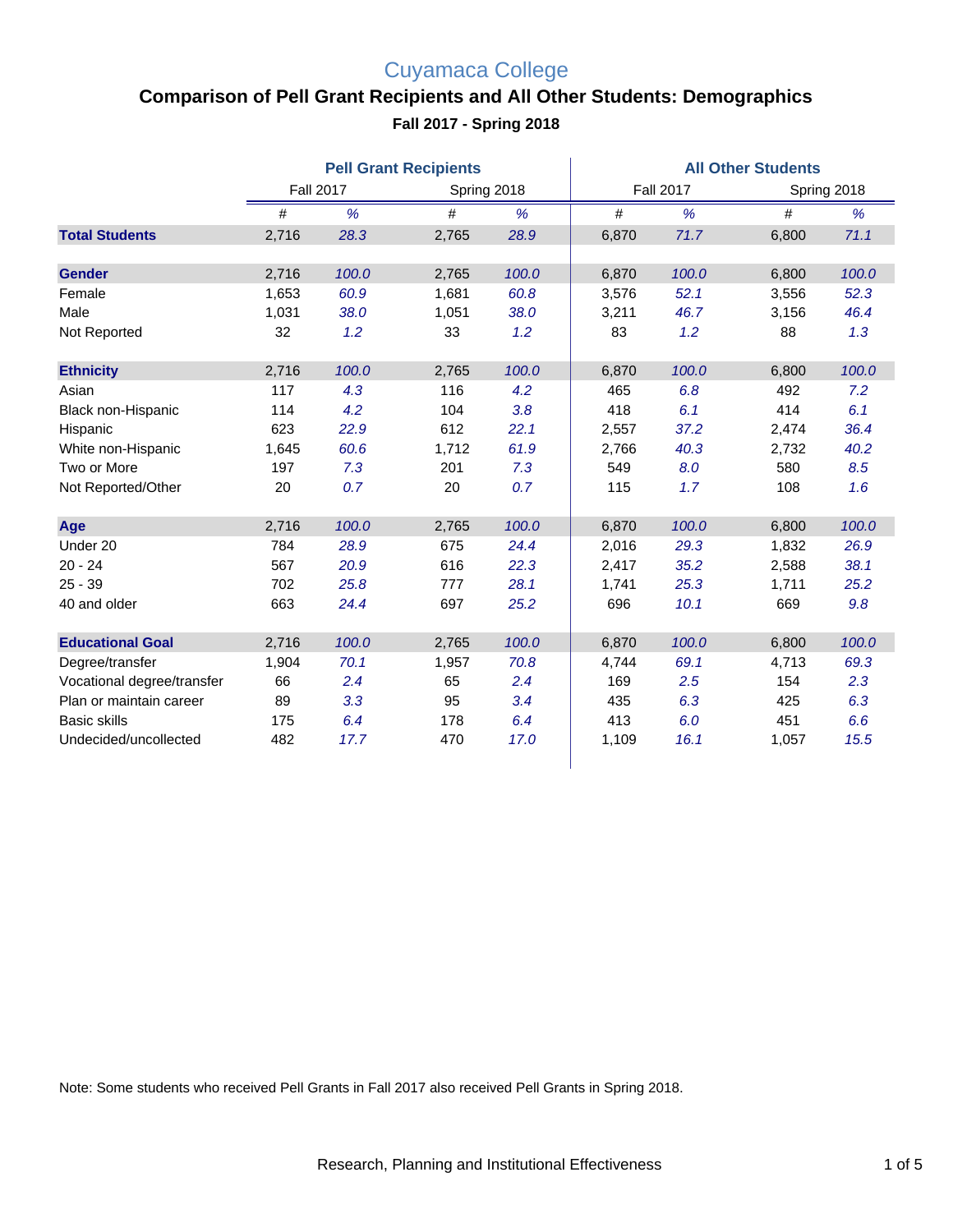# Cuyamaca College

### **Comparison of Pell Recipients and All Other Students: Outcomes**

**Fall 2017 - Spring 2018**

|                                   | <b>Pell Grant Recipients</b> |       |                |                | <b>All Other Students</b> |       |             |       |  |
|-----------------------------------|------------------------------|-------|----------------|----------------|---------------------------|-------|-------------|-------|--|
|                                   | <b>Fall 2017</b>             |       | Spring 2018    |                | <b>Fall 2017</b>          |       | Spring 2018 |       |  |
|                                   | #                            | %     | #              | %              | #                         | %     | #           | %     |  |
| <b>Total Students</b>             | 2,716                        | 28.3  | 2,765          | 28.9           | 6,870                     | 71.7  | 6,800       | 71.1  |  |
| <b>Course Retention</b>           | 8,191                        | 100.0 | 8,539          | 100.0          | 13,434                    | 100.0 | 13,281      | 100.0 |  |
| Retained                          | 7,513                        | 91.7  | 7,705          | 90.2           | 11,386                    | 84.8  | 11,519      | 86.7  |  |
| Withdrew                          | 678                          | 8.3   | 834            | 9.8            | 2,048                     | 15.2  | 1,762       | 13.3  |  |
| <b>Course Success</b>             | 8,191                        | 100.0 | 8,539          | 100.0          | 13,434                    | 100.0 | 13,281      | 100.0 |  |
| Successful                        | 6,624                        | 80.9  | 6,881          | 80.6           | 9,648                     | 71.8  | 9,875       | 74.4  |  |
| <b>Not Successful</b>             | 889                          | 10.9  | 824            | 9.6            | 1,738                     | 12.9  | 1,644       | 12.4  |  |
| Withdrew                          | 678                          | 8.3   | 834            | 9.8            | 2,048                     | 15.2  | 1,762       | 13.3  |  |
| <b>Fall-to-Spring Persistence</b> | 2,716                        | 100.0 | $---$          | ---            | 6,870                     | 100.0 | $---$       | ---   |  |
| Persisted                         | 2,299                        | 84.6  | $\overline{a}$ | $\overline{a}$ | 3,548                     | 51.6  | ---         | ---   |  |
| Did Not Persist                   | 417                          | 15.4  | ---            | $---$          | 3,322                     | 48.4  | $---$       | $---$ |  |
|                                   |                              |       |                |                |                           |       |             |       |  |
| <b>Semester Units Attempted</b>   | 2,716                        | 100.0 | 2,765          | 100.0          | 6,870                     | 100.0 | 6,800       | 100.0 |  |
| $0.1 - 5.9$                       | 105                          | 3.9   | 134            | 4.8            | 1,886                     | 27.5  | 1,843       | 27.1  |  |
| $6.0 - 8.9$                       | 270                          | 9.9   | 294            | 10.6           | 1,444                     | 21.0  | 1,388       | 20.4  |  |
| $9.0 - 11.9$                      | 510                          | 18.8  | 543            | 19.6           | 1,166                     | 17.0  | 1,156       | 17.0  |  |
| 12.0 and above                    | 1,831                        | 67.4  | 1.794          | 64.9           | 2,374                     | 34.6  | 2,413       | 35.5  |  |
| Mean Units Attempted              | 11.6                         |       | 11.6           |                | 8.8                       |       |             | 9.1   |  |
| <b>Semester Units Completed</b>   | 2,716                        | 100.0 | 2,765          | 100.0          | 6,870                     | 100.0 | 6,800       | 100.0 |  |
| 0.0                               | 176                          | 6.5   | 197            | 7.1            | 1,086                     | 15.8  | 954         | 14.0  |  |
| $0.1 - 5.9$                       | 246                          | 9.1   | 289            | 10.5           | 2,043                     | 29.7  | 1,985       | 29.2  |  |
| $6.0 - 8.9$                       | 414                          | 15.2  | 377            | 13.6           | 1,354                     | 19.7  | 1,324       | 19.5  |  |
| $9.0 - 11.9$                      | 547                          | 20.1  | 613            | 22.2           | 936                       | 13.6  | 937         | 13.8  |  |
| 12.0 and above                    | 1,333                        | 49.1  | 1,289          | 46.6           | 1,451                     | 21.1  | 1,600       | 23.5  |  |
| Mean Units Completed              | 9.7                          |       | 9.7            |                | 6.5                       |       | 7.0         |       |  |
| <b>Semester GPA</b>               | 2,428                        | 100.0 | 2,454          | 100.0          | 5,968                     | 100.0 | 5,980       | 100.0 |  |
| 1.99 and below                    | 329                          | 13.6  | 333            | 13.6           | 1,116                     | 18.7  | 1,030       | 17.2  |  |
| $2.00 - 2.59$                     | 343                          | 14.1  | 302            | 12.3           | 941                       | 15.8  | 832         | 13.9  |  |
| $2.60 - 2.99$                     | 225                          | 9.3   | 224            | 9.1            | 439                       | 7.4   | 459         | 7.7   |  |
| 3.00 and above                    | 1,531                        | 63.1  | 1,595          | 65.0           | 3,472                     | 58.2  | 3,659       | 61.2  |  |
| Mean Semester GPA                 | 2.96                         |       | 3.02           |                | 2.81                      |       | 2.87        |       |  |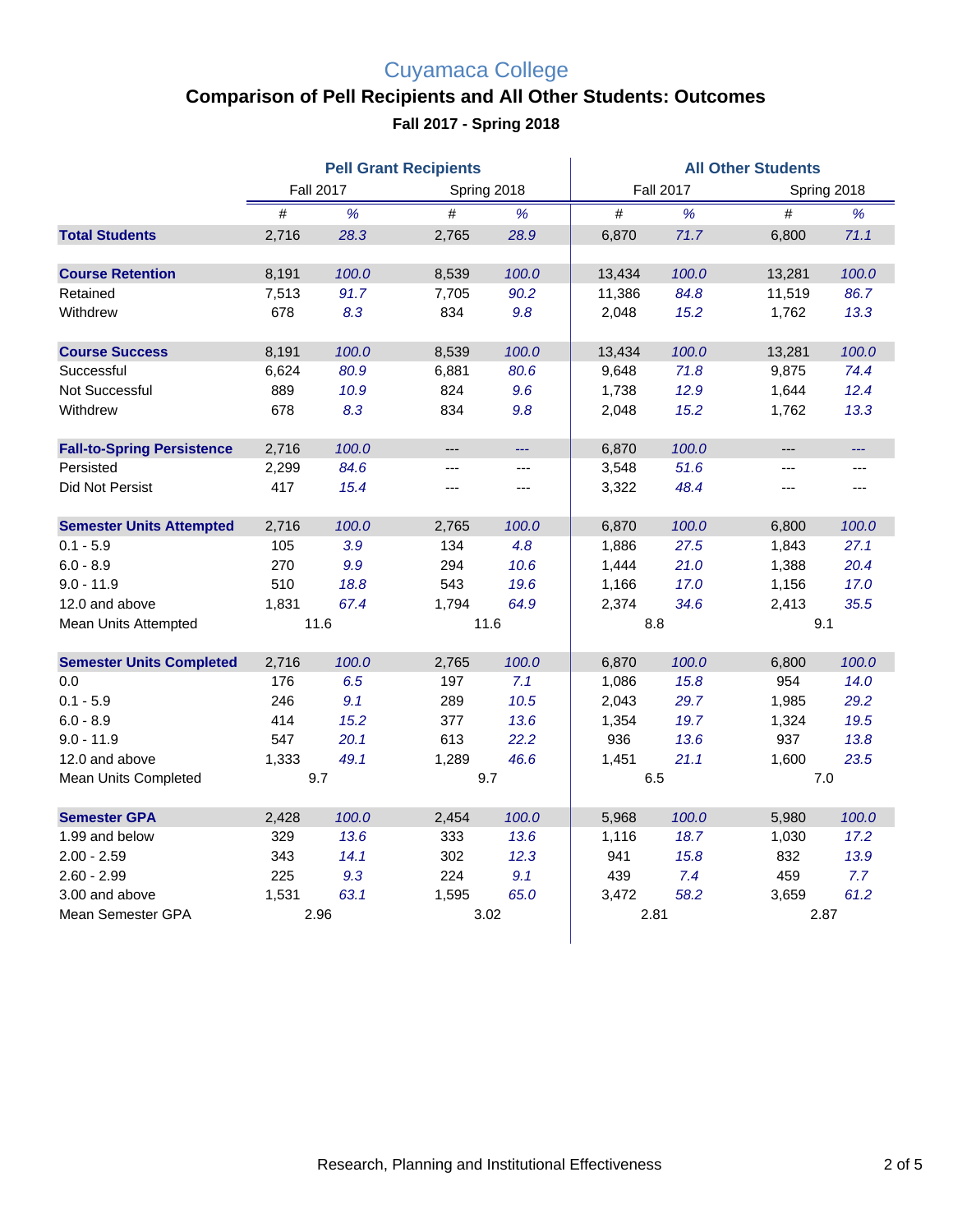### **Comparison of Pell Recipients and All Other Students: Outcomes by Ethnicity Fall 2017 - Spring 2018**

|                                   | <b>Pell Grant Recipients</b> |       |             |       | <b>All Other Students</b> |       |             |       |  |
|-----------------------------------|------------------------------|-------|-------------|-------|---------------------------|-------|-------------|-------|--|
|                                   | <b>Fall 2017</b>             |       | Spring 2018 |       | <b>Fall 2017</b>          |       | Spring 2018 |       |  |
|                                   | #                            | %     | #           | %     | $\#$                      | %     | #           | %     |  |
| <b>Students</b>                   | 2,716                        | 100.0 | 2,765       | 100.0 | 6,870                     | 100.0 | 6,800       | 100.0 |  |
| Asian                             | 117                          | 4.3   | 116         | 4.2   | 465                       | 6.8   | 492         | 7.2   |  |
| Black non-Hispanic                | 114                          | 4.2   | 104         | 3.8   | 418                       | 6.1   | 414         | 6.1   |  |
| Hispanic                          | 623                          | 22.9  | 612         | 22.1  | 2,557                     | 37.2  | 2,474       | 36.4  |  |
| White non-Hispanic                | 1,645                        | 60.6  | 1,712       | 61.9  | 2,766                     | 40.3  | 2,732       | 40.2  |  |
| Two or More                       | 197                          | 7.3   | 201         | 7.3   | 549                       | 8.0   | 580         | 8.5   |  |
| Not Reported/Other                | 20                           | 0.7   | 20          | 0.7   | 115                       | 1.7   | 108         | 1.6   |  |
| <b>Enrollments</b>                | 8,191                        | 100.0 | 8,539       | 100.0 | 13,434                    | 100.0 | 13,281      | 100.0 |  |
| Asian                             | 381                          | 4.7   | 375         | 4.4   | 837                       | 6.2   | 858         | 6.5   |  |
| Black non-Hispanic                | 360                          | 4.4   | 332         | 3.9   | 789                       | 5.9   | 789         | 5.9   |  |
| Hispanic                          | 2,089                        | 25.5  | 2,157       | 25.3  | 5,143                     | 38.3  | 5,045       | 38.0  |  |
| White non-Hispanic                | 4,721                        | 57.6  | 5,000       | 58.6  | 5,423                     | 40.4  | 5,320       | 40.1  |  |
| Two or More                       | 578                          | 7.1   | 609         | 7.1   | 1,043                     | 7.8   | 1,092       | 8.2   |  |
| Not Reported/Other                | 62                           | 0.8   | 66          | 0.8   | 199                       | 1.5   | 177         | 1.3   |  |
| <b>Course Retention Rate</b>      | 91.7                         |       | 90.2        |       | 84.8                      |       | 86.7        |       |  |
| Asian                             | 94.2                         |       | 92.5        |       | 87.2                      |       | 87.4        |       |  |
| Black non-Hispanic                | 85.3                         |       | 81.6        |       |                           | 82.0  |             | 82.3  |  |
| Hispanic                          | 91.1                         |       | 87.8        |       | 83.9                      |       | 84.8        |       |  |
| White non-Hispanic                | 92.2                         |       | 91.7        |       | 85.6                      |       | 89.5        |       |  |
| Two or More                       | 91.3                         |       | 90.8        |       |                           | 85.0  |             | 84.4  |  |
| Not Reported/Other                | 98.4                         |       | 87.9        |       | 81.9                      |       | 91.0        |       |  |
| <b>Course Success Rate</b>        | 80.9                         |       | 80.6        |       |                           | 71.8  |             | 74.4  |  |
| Asian                             |                              | 85.0  | 84.8        |       | 76.1                      |       | 77.0        |       |  |
| Black non-Hispanic                |                              | 64.7  | 63.6        |       | 61.0                      |       | 62.5        |       |  |
| Hispanic                          | 73.9                         |       | 72.0        |       |                           | 68.2  |             | 70.2  |  |
| White non-Hispanic                | 85.1                         |       | 85.2        |       | 75.7                      |       | 79.9        |       |  |
| Two or More                       |                              | 77.9  | 80.5        |       | 74.0                      |       | 71.4        |       |  |
| Not Reported/Other                |                              | 88.7  | 75.8        |       | 73.9                      |       | 82.5        |       |  |
| <b>Fall-to-Spring Persistence</b> | 84.6                         |       |             |       | 51.6                      |       |             |       |  |
| Asian                             | 87.2                         |       | ---         |       | 54.2                      |       | ---         |       |  |
| Black non-Hispanic                | 74.6                         |       | ---         |       | 43.5                      |       | ---         |       |  |
| Hispanic                          | 84.9                         |       |             |       |                           | 51.3  |             |       |  |
| White non-Hispanic                |                              | 85.3  |             |       |                           | 52.7  |             |       |  |
| Two or More                       | 82.2                         |       | ---         |       |                           | 51.9  |             | ---   |  |
| Not Reported/Other                | 90.0                         |       |             | ---   |                           | 51.3  |             | ---   |  |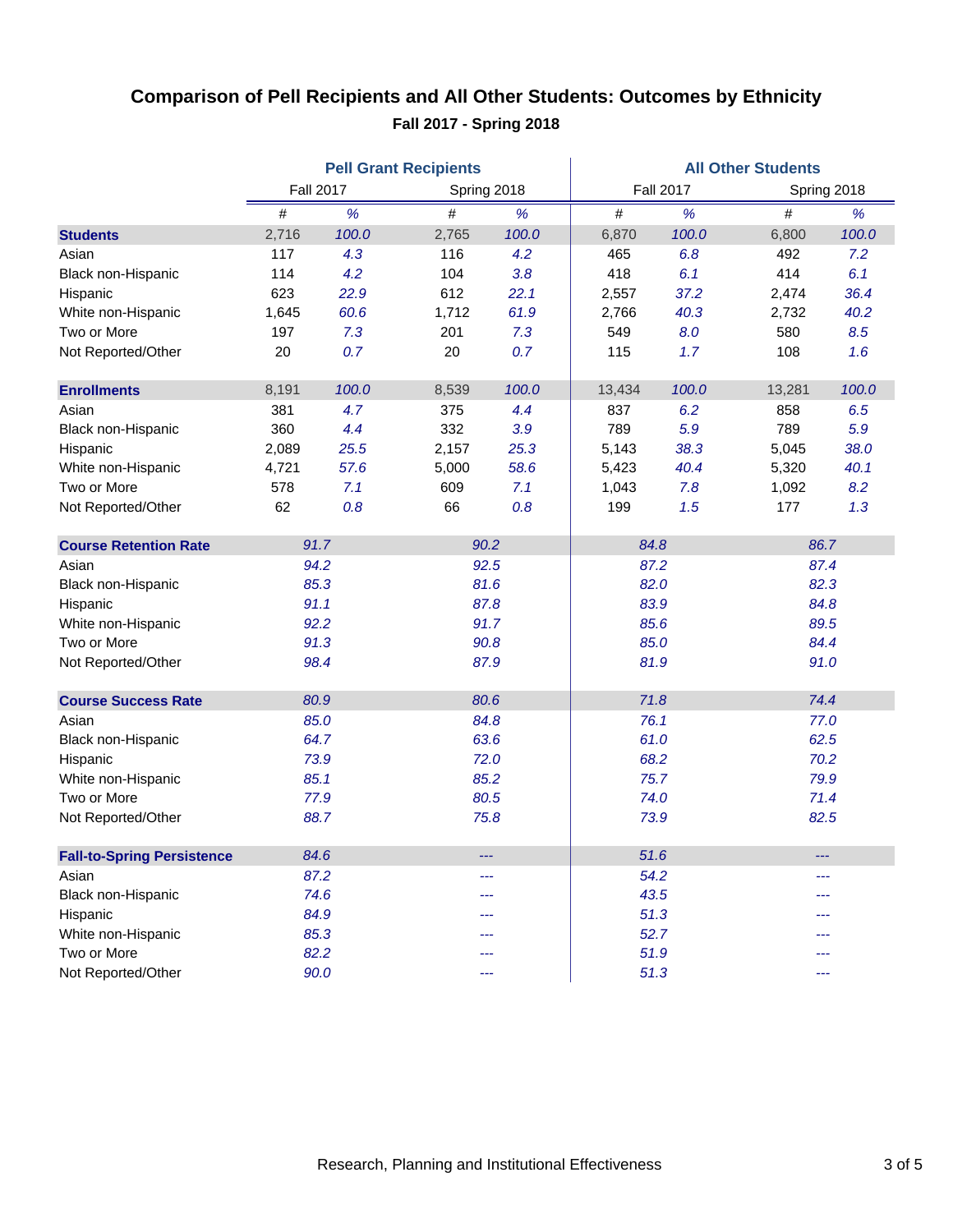|                            |                  | <b>Pell Grant Recipients</b> | <b>All Other Students</b> |             |  |  |
|----------------------------|------------------|------------------------------|---------------------------|-------------|--|--|
|                            | <b>Fall 2017</b> | Spring 2018                  | <b>Fall 2017</b>          | Spring 2018 |  |  |
| <b>Mean Semester Units</b> |                  |                              |                           |             |  |  |
| <b>Attempted</b>           | 11.6             | 11.6                         | 8.8                       | 9.1         |  |  |
| Asian                      | 11.8             | 11.6                         | 9.1                       | 9.5         |  |  |
| Black non-Hispanic         | 10.9             | 11.1                         | 8.2                       | 8.6         |  |  |
| Hispanic                   | 11.9             | 11.9                         | 8.6                       | 8.9         |  |  |
| White non-Hispanic         | 11.5             | 11.6                         | 9.2                       | 9.6         |  |  |
| Two or More                | 10.9             | 11.0                         | 8.3                       | 8.5         |  |  |
| Not Reported/Other         | 12.6             | 12.6                         | 7.5                       | 7.0         |  |  |
| <b>Mean Semester Units</b> |                  |                              |                           |             |  |  |
| <b>Completed</b>           | 9.7              | 9.7                          | 6.5                       | 7.0         |  |  |
| Asian                      | 10.1             | 10.1                         | 7.1                       | 7.5         |  |  |
| Black non-Hispanic         | 7.5              | 7.4                          | 5.2                       | 5.7         |  |  |
| Hispanic                   | 9.2              | 8.9                          | 6.0                       | 6.4         |  |  |
| White non-Hispanic         | 10.1             | 10.1                         | 7.2                       | 7.9         |  |  |
| Two or More                | 8.9              | 9.1                          | 6.4                       | 6.2         |  |  |
| Not Reported/Other         | 12.1             | 9.7                          | 5.4                       | 5.8         |  |  |
| <b>Mean Semester GPA</b>   | 2.96             | 3.02                         | 2.81                      | 2.87        |  |  |
| Asian                      | 3.12             | 3.04                         | 2.99                      | 2.98        |  |  |
| Black non-Hispanic         | 2.35             | 2.34                         | 2.48                      | 2.38        |  |  |
| Hispanic                   | 2.56             | 2.56                         | 2.59                      | 2.70        |  |  |
| White non-Hispanic         | 3.15             | 3.23                         | 2.99                      | 3.07        |  |  |
| Two or More                | 2.96             | 3.12                         | 2.90                      | 2.84        |  |  |
| Not Reported/Other         | 2.98             | 2.84                         | 3.20                      | 3.17        |  |  |
|                            |                  |                              |                           |             |  |  |